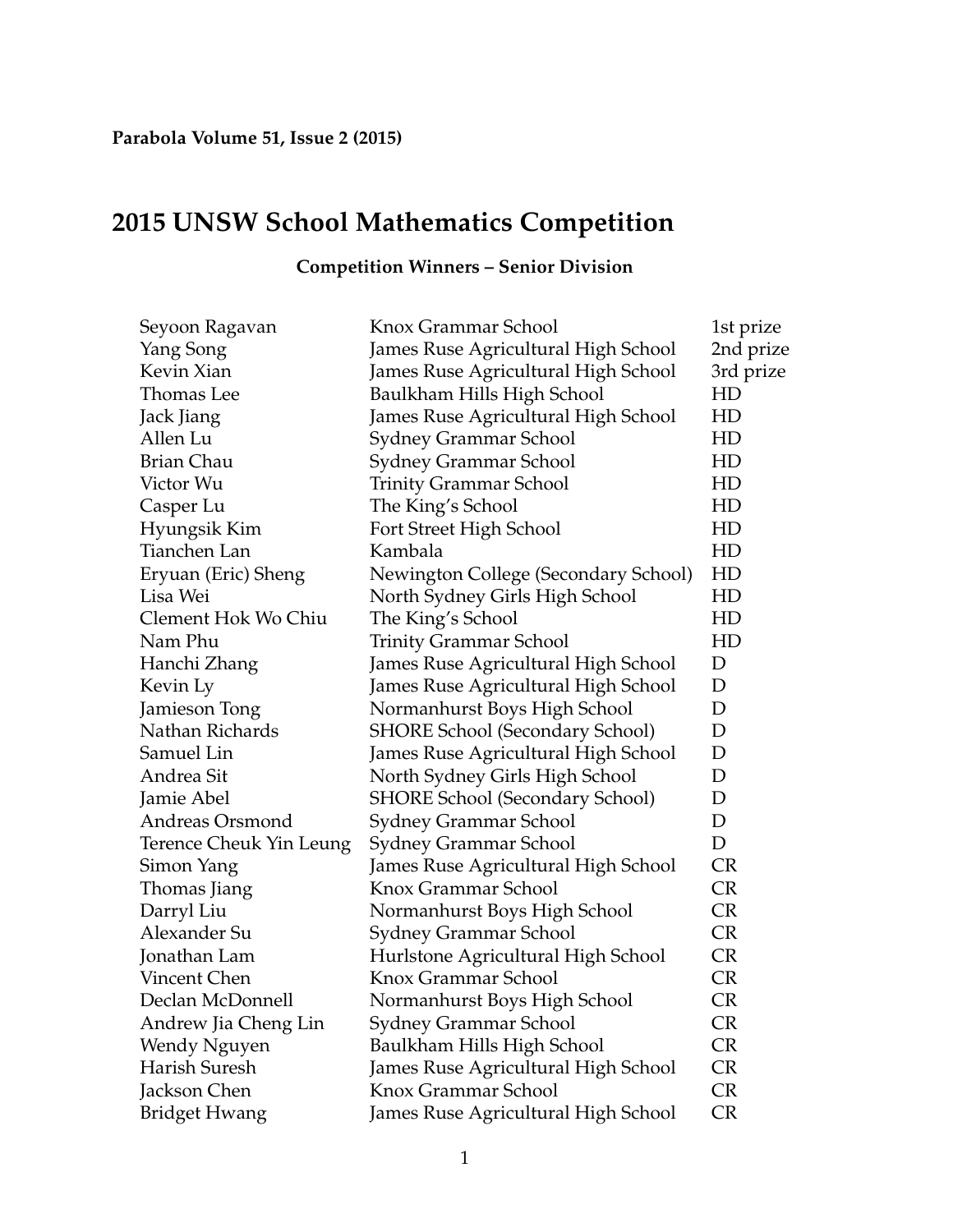| Justin Wu             | James Ruse Agricultural High School    | <b>CR</b> |
|-----------------------|----------------------------------------|-----------|
| Raymond Han           | James Ruse Agricultural High School    | <b>CR</b> |
| Pok Him Siu           | James Ruse Agricultural High School    | <b>CR</b> |
| Colin Huang           | North Sydney Boys High School          | CR        |
| <b>Esther Kang</b>    | Presbyterian Ladies College            | <b>CR</b> |
| Akhlaaq Ahamed Jiffry | Sydney Boys High School                | CR        |
| Nathan Hong           | Sydney Grammar School                  | CR        |
| <b>Andrew Pan</b>     | James Ruse Agricultural High School    | CR        |
| Bernice Zhu           | James Ruse Agricultural High School    | <b>CR</b> |
| Tally Zhuo            | James Ruse Agricultural High School    | <b>CR</b> |
| Karen Gong            | James Ruse Agricultural High School    | <b>CR</b> |
| Deborah Du            | North Sydney Girls High School         | <b>CR</b> |
| Mingyu Guo            | <b>SHORE School (Secondary School)</b> | <b>CR</b> |
| Preetham Kadappu      | Sydney Boys High School                | CR        |
| Ryan Sun              | Sydney Boys High School                | <b>CR</b> |
| Max Davy              | Sydney Grammar School                  | <b>CR</b> |
| Chentian (Bob) Wu     | The Canberra College                   | <b>CR</b> |
| Justin Zhu            | <b>Barker College</b>                  | <b>CR</b> |
| Kevin Chan            | Baulkham Hills High School             | CR        |
| Eric Tan              | James Ruse Agricultural High School    | <b>CR</b> |
| Patrick Song          | James Ruse Agricultural High School    | CR        |
| <b>Christine Park</b> | Meriden School                         | CR        |
| Edward Wu             | Normanhurst Boys High School           | CR        |
| Dennis Kai            | Normanhurst Boys High School           | <b>CR</b> |
| Annabelle Evans       | North Sydney Girls High School         | <b>CR</b> |
| Qi Nancy Yu           | North Sydney Girls High School         | CR        |
| Wendy Hu              | Presbyterian Ladies College            | <b>CR</b> |
| Tien Tran             | Presbyterian Ladies College            | <b>CR</b> |
| Kabir Agrawal         | Sydney Boys High School                | <b>CR</b> |
| Raymond Mo            | Sydney Boys High School                | <b>CR</b> |
| Jason Chami           | Sydney Grammar School                  | <b>CR</b> |
| Nicolas Couvret       | Sydney Grammar School                  | <b>CR</b> |
| <b>Timothy Hirsch</b> | Sydney Grammar School                  | <b>CR</b> |
| Josh Tomlin           | The Canberra College                   | <b>CR</b> |
| Heng Xiang Yao        | The Canberra College                   | <b>CR</b> |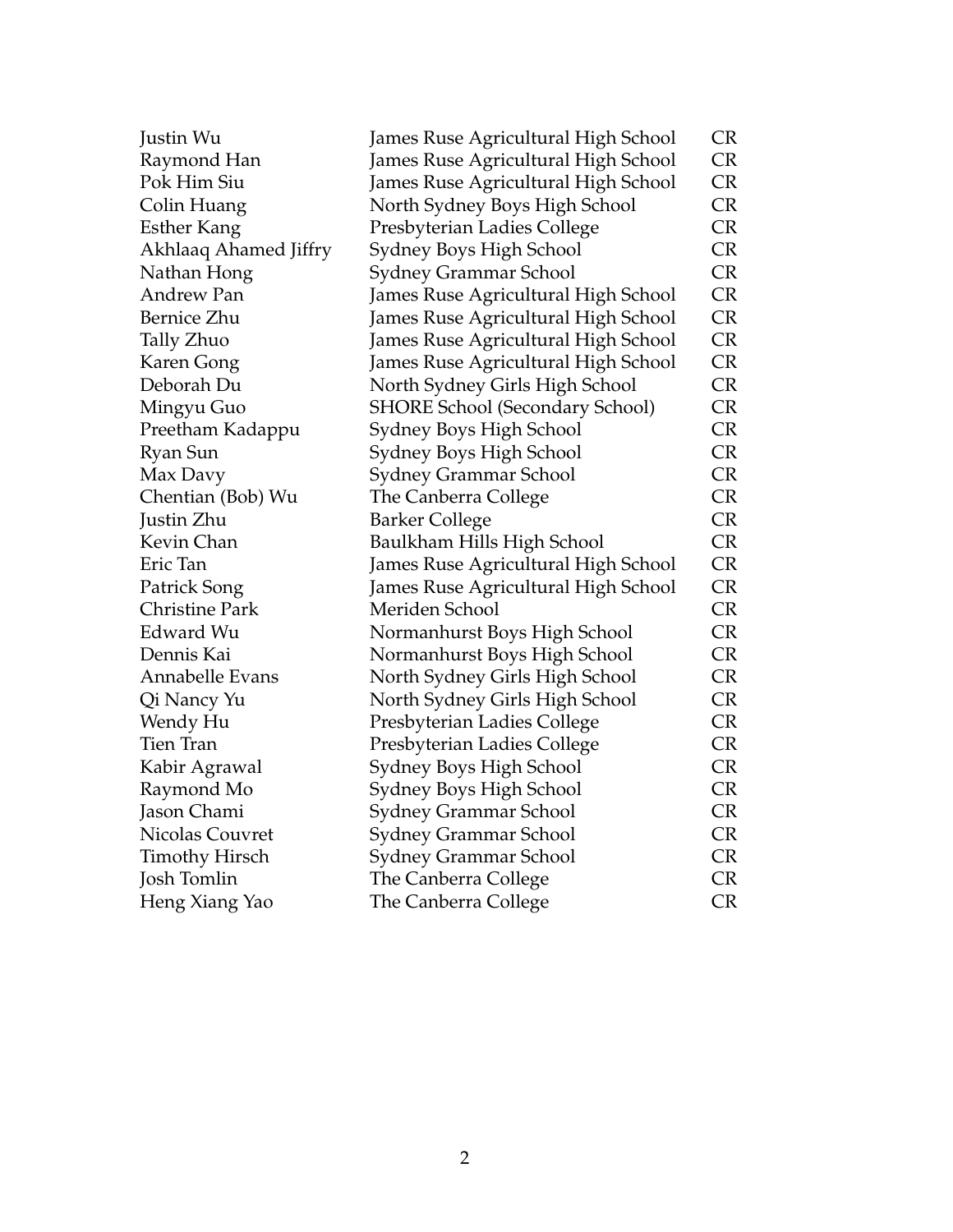## **Competition Winners – Junior Division**

| <b>Richard Gong</b>        | Sydney Grammar School                  | 1st prize |
|----------------------------|----------------------------------------|-----------|
| Linus Cooper               | James Ruse Agricultural High School    | 2nd prize |
| <b>Ricky Huang</b>         | James Ruse Agricultural High School    | 3rd prize |
| <b>Bobby Dey</b>           | James Ruse Agricultural High School    | 3rd prize |
| Bill Hu                    | James Ruse Agricultural High School    | HD        |
| Adrian Lo                  | Newington College (Secondary School)   | HD        |
| Chris Zeng                 | North Sydney Boys High School          | HD        |
| <b>Austin Gaites Zhang</b> | Sydney Grammar School                  | HD        |
| Adrian Law                 | James Ruse Agricultural High School    | HD        |
| Dineth Fonseka             | Baulkham Hills High School             | HD        |
| Dibyendu Roy               | Sydney Boys High School                | HD        |
| Katrina Shen               | James Ruse Agricultural High School    | HD        |
| <b>Dylan Siow-Lee</b>      | Sydney Grammar School                  | HD        |
| Raymond Li                 | James Ruse Agricultural High School    | HD        |
| Tony Xingkai Li            | Sydney Boys High School                | HD        |
| Steven Lim                 | Hurlstone Agricultural High School     | HD        |
| Kelly Zhang                | James Ruse Agricultural High School    | HD        |
| Charles Jameson            | Sydney Grammar School                  | D         |
| YuYu Ma                    | James Ruse Agricultural High School    | D         |
| Xinlu Xu                   | Presbyterian Ladies College            | D         |
| Jason Yi Yang              | James Ruse Agricultural High School    | D         |
| Daniel Choi                | James Ruse Agricultural High School    | D         |
| Haowen Gao                 | Knox Grammar School                    | D         |
| Samuel Lam                 | James Ruse Agricultural High School    | D         |
| Anthony Ngan               | Normanhurst Boys High School           | D         |
| Jeffrey Wang               | <b>SHORE School (Secondary School)</b> | D         |
| Edson Wu                   | Sydney Grammar School                  | D         |
| Sean Zammit                | <b>Barker College</b>                  | D         |
| Dennis Zhao                | James Ruse Agricultural High School    | D         |
| Daniel Berry               | Normanhurst Boys High School           | <b>CR</b> |
| Amy Cheng                  | <b>Pymble Ladies' College</b>          | <b>CR</b> |
| Junu Choi                  | <b>SHORE School (Secondary School)</b> | <b>CR</b> |
| Hayes Choy                 | James Ruse Agricultural High School    | <b>CR</b> |
| Xiao Die Chu               | North Sydney Girls High School         | <b>CR</b> |
| <b>Benjamin Davies</b>     | Trinity Grammar School                 | <b>CR</b> |
| Esther Jeong               | Pymble Ladies' College                 | CR        |
| Jason Leung                | James Ruse Agricultural High School    | <b>CR</b> |
| Steven Liu                 | James Ruse Agricultural High School    | <b>CR</b> |
| Anthony Ma                 | <b>SHORE School (Secondary School)</b> | <b>CR</b> |
| Jalen Ren                  | Knox Grammar School                    | <b>CR</b> |
| Nathan Tie                 | Sydney Grammar School                  | CR        |
| Annabelle Yin              | North Sydney Girls High School         | <b>CR</b> |
|                            |                                        |           |